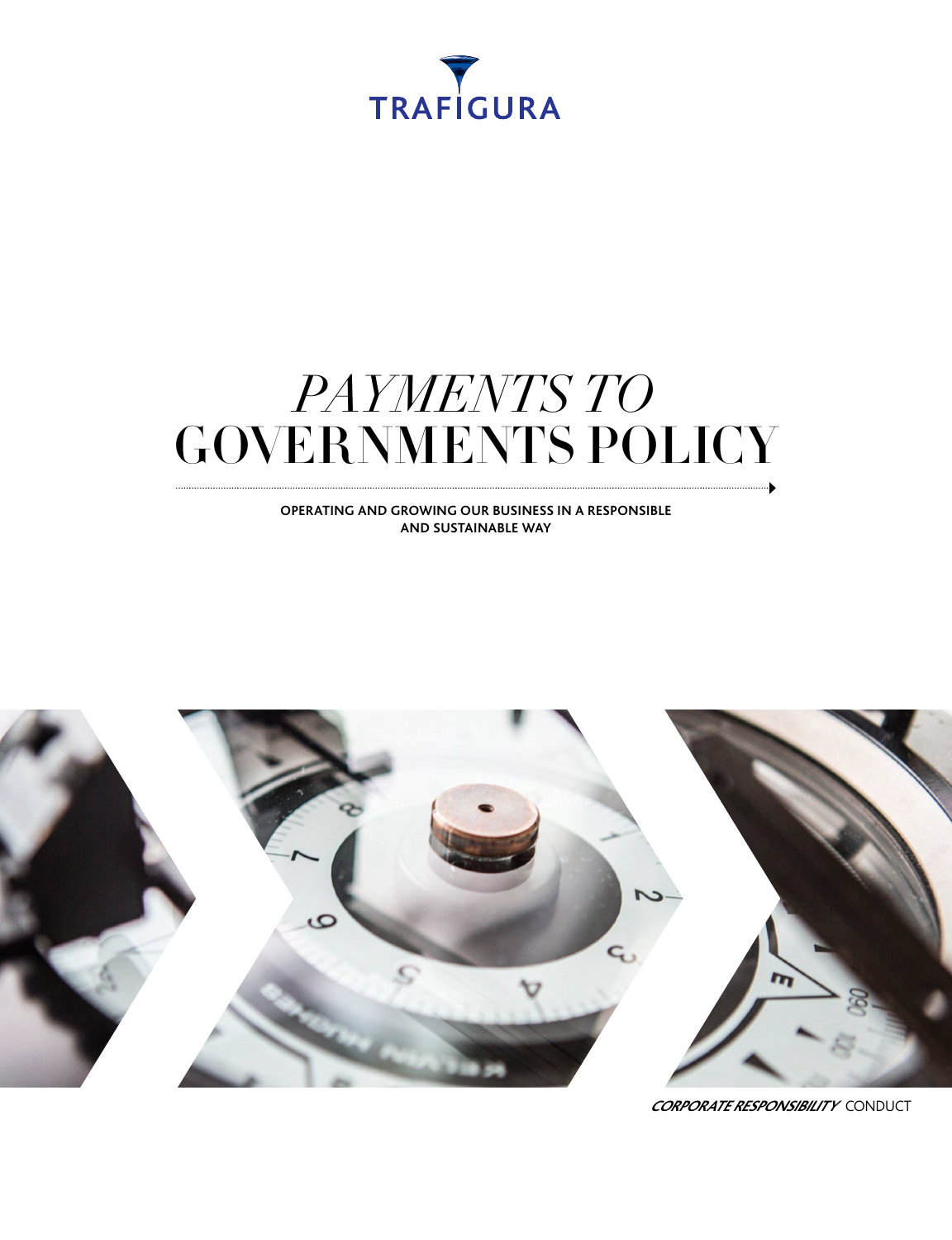# *TRAFIGURA POLICY*  **ON PAYMENTS TO GOVERNMENTS**



#### **HOW TO READ THIS POLICY**

This policy on payments to Governments has been drawn up in consultation with the [Extractive Industries Transparency Initiative](https://eiti.org/eiti) (EITI) International Secretariat. The EITI is a global coalition of Governments, companies and civil society working together to improve openness and accountable management of revenues from natural resources.

The EITI maintains the [EITI Standard,](https://eiti.org/document/standard) which underpins this policy on payments to Governments. The EITI Standard ensures the disclosure of taxes and other payments to Governments made by companies in the natural resources industry in EITI implementing countries. The EITI is also a key multistakeholder forum for the evolving international debate about the importance of enhanced transparency and accountability around payments to Governments by companies in the natural resources industry.

The policy has been designed in conformity with Trafigura's existing [corporate responsibility](http://www.trafigura.com/about-us/responsibility/)  [policies](http://www.trafigura.com/about-us/responsibility/). As it does with other policies of this nature, Trafigura encourages all partners, suppliers and counterparties to apply comparable principles and policies.

#### **BACKGROUND**

Founded in 1993, the Trafigura Group has become one of the world's leading commodity traders. In 2013, the trading of crude oil and petroleum products accounted for 76 percent of Trafigura's global revenue. Metals and minerals trading accounted for 24 percent.

A portion of Trafigura's trading activities involves purchasing oil from National Oil Companies (NOCs), a particular type of state-owned enterprise (SOE). This policy's initial focus is on payments to NOCs as these transactions generate significant revenues for sovereign states, along with the taxes and license fees Trafigura pays around the world. Payments to NOCs are thus the part of our trading activity that is most relevant to the EITI's mission to improve openness and accountable management of revenues from natural resources.

Legal requirements in a range of countries and regions around the world make disclosure of payments to Governments mandatory for many listed companies in the extractive industries. While these legislative efforts have hitherto focused principally on oil producing companies and mining companies, many of which are also voluntarily disclosing their payments to Governments, there is increasing discussion of extending disclosure in this domain to commodity trading firms.

The Trafigura Group is not publicly listed, but owned by over 700 of its almost 9,000 employees. The company is therefore exempt from legal initiatives limited to listed companies. However, this policy commits the Trafigura Group to voluntary disclosure of payments to Governments and to active participation in a process to establish disclosure parameters for the trading industry within the EITI framework.

#### **SCOPE**

For the purpose of this policy Trafigura defines 'Payments to Governments' as follows:

- Payments to NOCs for crude oil and petroleum products, including gas
- Corporate taxes and, where relevant, license payments to Governments
- Trafigura has determined 'Governments' to include:
- State-owned companies (SOEs), in the case of this policy limited to NOCs in EITI implementing countries (both candidate and compliant countries, as companies disclose in both sets of countries);
- EITI implementing countries (both candidate and compliant) as of October 1, 2014 including as follows:

#### **• Compliant countries:**

Albania, Azerbaijan, Burkina Faso, Cameroon, Central African Republic (currently suspended), Chad, Congo-Brazzaville, Cote d'Ivoire, DRC, Ghana, Guatemala, Guinea, Indonesia, Iraq, Kazakhstan, Kyrgyz Republic, Liberia, Mali, Mauritania, Mongolia, Mozambique, Niger, Nigeria, Norway, Peru, Sierra Leone, Tanzania, Timor-Leste, Togo, Yemen, Zambia

**• Candidate countries:**

Afghanistan, Colombia, Myanmar, PNG, Senegal, Tajikistan, The Philippines, Ukraine, Ethiopia, Honduras, Madagascar, Sao Tome and Principe, Seychelles, Solomon Islands, Trinidad and Tobago, United Kingdom, USA

#### **APPROACH**

This policy reflects Trafigura's Management Board's commitment to transparency and accountability, as core components of responsible trade and better-governed natural resources sectors and the positive development effects associated with these. We believe that as a major facilitator of global trade we have a role in disclosing how much we pay to Governments and their NOCs, and that Governments have an important part to play in disclosing how they use these funds.

**This policy on payments to Governments commits Trafigura to voluntarily publish details of payments to Governments in EITI implementing countries, as per the scope above, commencing in December 2015 as part of Trafigura's Annual Report.** 

This policy is rooted in international good practice in that it follows reporting guidelines under the EITI, both set within the EITI Standard and further elaborated in Guidance Note 18 on SOE Participation in EITI Reporting.

In accordance with EITI Principle 6 (see below), we recognise that achievement of greater transparency must be set in the context of respect for contracts and laws. This policy is not a substitute for national laws and regulations. National laws and regulations take precedence over the policy on payments to Governments.

As per our policy commitment below, the disclosure model developed by Trafigura will evolve over time in response to informed discussions within multi-stakeholder forums, such as the EITI and EITI multi-stakeholder groups in EITI implementing countries. Trafigura supports the EITI's goal to make information readily accessible, understandable and useful to citizens of resource-producing countries and other stakeholders globally.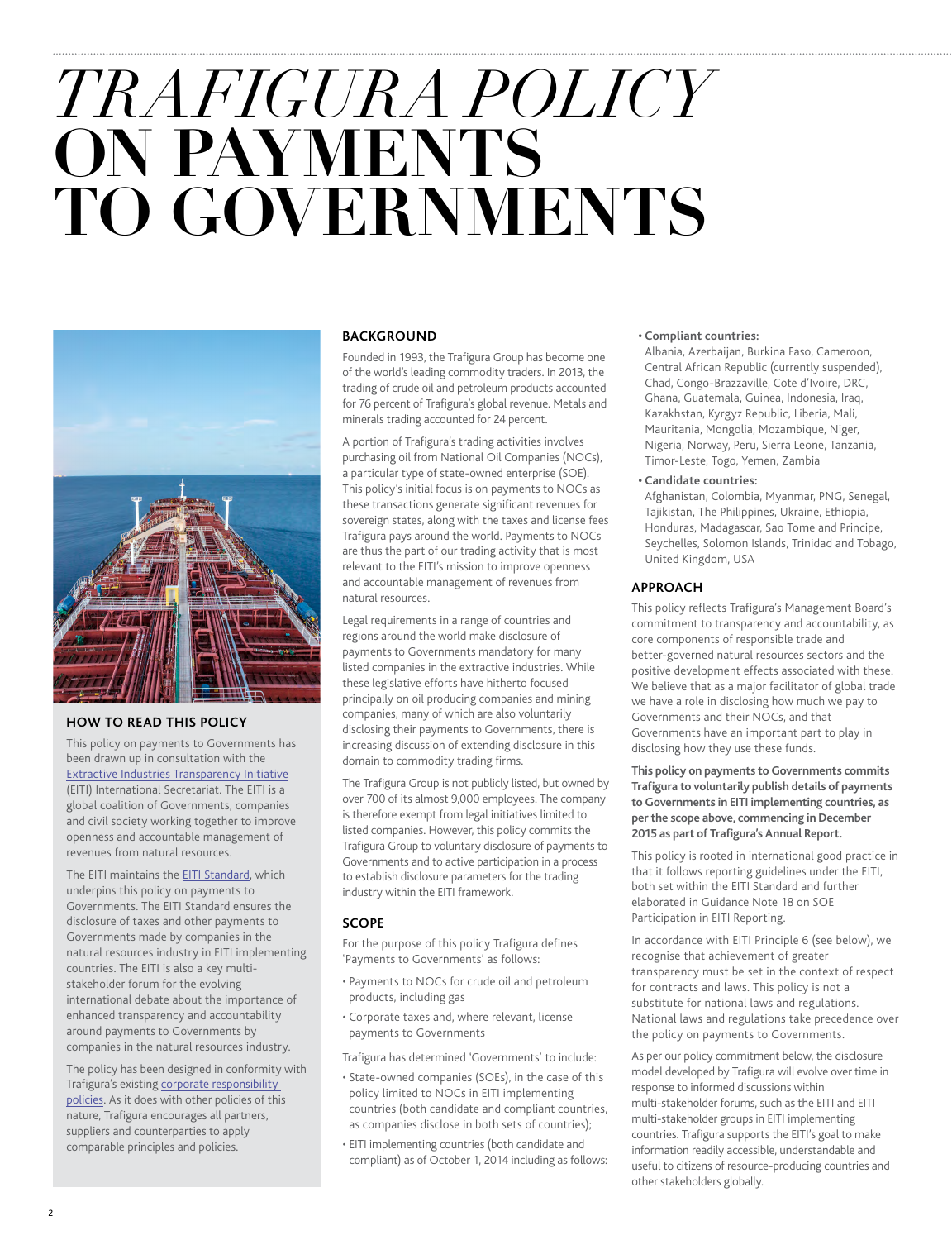#### **COMMITMENT**

In November 2014, Trafigura formally became an [EITI Supporting Company](https://eiti.org/supporters/companies). We believe that the EITI's multi-stakeholder approach (which includes governments, non-governmental organisations (NGOs), regulators, the public and companies) is the most effective way to develop transparency standards associated with government revenues from economic activities in the extractive industries value chain.

As an EITI supporting company, Trafigura supports the principles of the EITI, which attest broad acceptance and support of revenue transparency. The EITI principles equally govern our policy and they are:

- 1. We share a belief that the prudent use of natural resource wealth should be an important engine for sustainable economic growth that contributes to sustainable development and poverty reduction, but if not managed properly, can create negative economic and social impacts.
- 2. We affirm that management of natural resource wealth for the benefit of a country's citizens is in the domain of sovereign governments to be exercised in the interests of their national development.
- 3. We recognise that the benefits of resource extraction occur as revenue streams over many years and can be highly price dependent.
- 4. We recognise that a public understanding of government revenues and expenditure over time could help public debate and inform choice of appropriate and realistic options for sustainable development.
- 5. We underline the importance of transparency by governments and companies in the extractive industries and the need to enhance public financial management and accountability.
- 6. We recognise that achievement of greater transparency must be set in the context of respect for contracts and laws.
- 7. We recognise the enhanced environment for domestic and foreign direct investment that financial transparency may bring.
- 8. We believe in the principle and practice of accountability by government to all citizens for the stewardship of revenue streams and public expenditure.
- 9. We are committed to encouraging high standards of transparency and accountability in public life, government operations and in business.
- 10. We believe that a broadly consistent and workable approach to the disclosure of payments and revenues is required, which is simple to undertake and to use.
- 11. We believe that payments disclosure in a given country should involve all extractive industry companies operating in that country.
- 12. In seeking solutions, we believe that all stakeholders have important and relevant contributions to make – including governments and their agencies, extractive industry companies, service companies, multilateral organisations, financial organisations, investors and non-governmental organisations.

Trafigura supports EITI's compliance requirements for implementing countries, as presented within chapter two of the EITI Standard, including as follows:

- 1. The EITI requires effective oversight by the multi-stakeholder group.
- 2. The EITI requires timely publication of EITI Reports.
- 3. The EITI requires EITI Reports that include contextual information about the extractive industries.
- 4. The EITI requires the production of comprehensive EITI Reports that include full government disclosure of extractive industry revenues, and disclosure of all material payments to government by oil, gas and mining companies.
- 5. The EITI requires a credible assurance process applying international standards.
- 6. The EITI requires EITI Reports that are comprehensible, actively promoted, publicly accessible, and contribute to public debate.
- 7. The EITI requires that the multi-stakeholder group takes steps to act on lessons learned and review the outcomes and impact of EITI implementation.

#### **FUTURE ENGAGEMENT**

The integration of the trading industry into EITI reporting in EITI implementing countries is a relatively new and evolving part of EITI implementation. Trafigura therefore is committed to working with the EITI though its multi-stakeholder forum, EITI multi-stakeholder groups in EITI implementing countries, as well as with other trading houses that wish to contribute towards the development of a voluntary trading-industry disclosure standard within the EITI framework. This policy will be reviewed in 2015 to reflect stakeholder feedback in the context of our policy commitments.

#### **Requirement 4.1.c Sale of the state's share of production or other revenues collected in-kind:**

*Where the sale of the state's share of production or other revenues collected in-kind is material, the government, including state-owned enterprises, are required to disclose the volumes sold and revenues received. The published data must be disaggregated to levels commensurate with the reporting of other payments and revenue streams (Requirement 5.2.e). Reporting could also break down disclosures by the type of product, price, market, and sale volume. Where practically feasible, the multi-stakeholder group is encouraged to task the Independent Administrator with reconciling the volumes sold and revenues received by including the buying companies in the reporting process.*

Source: EITI Standard, p. 27